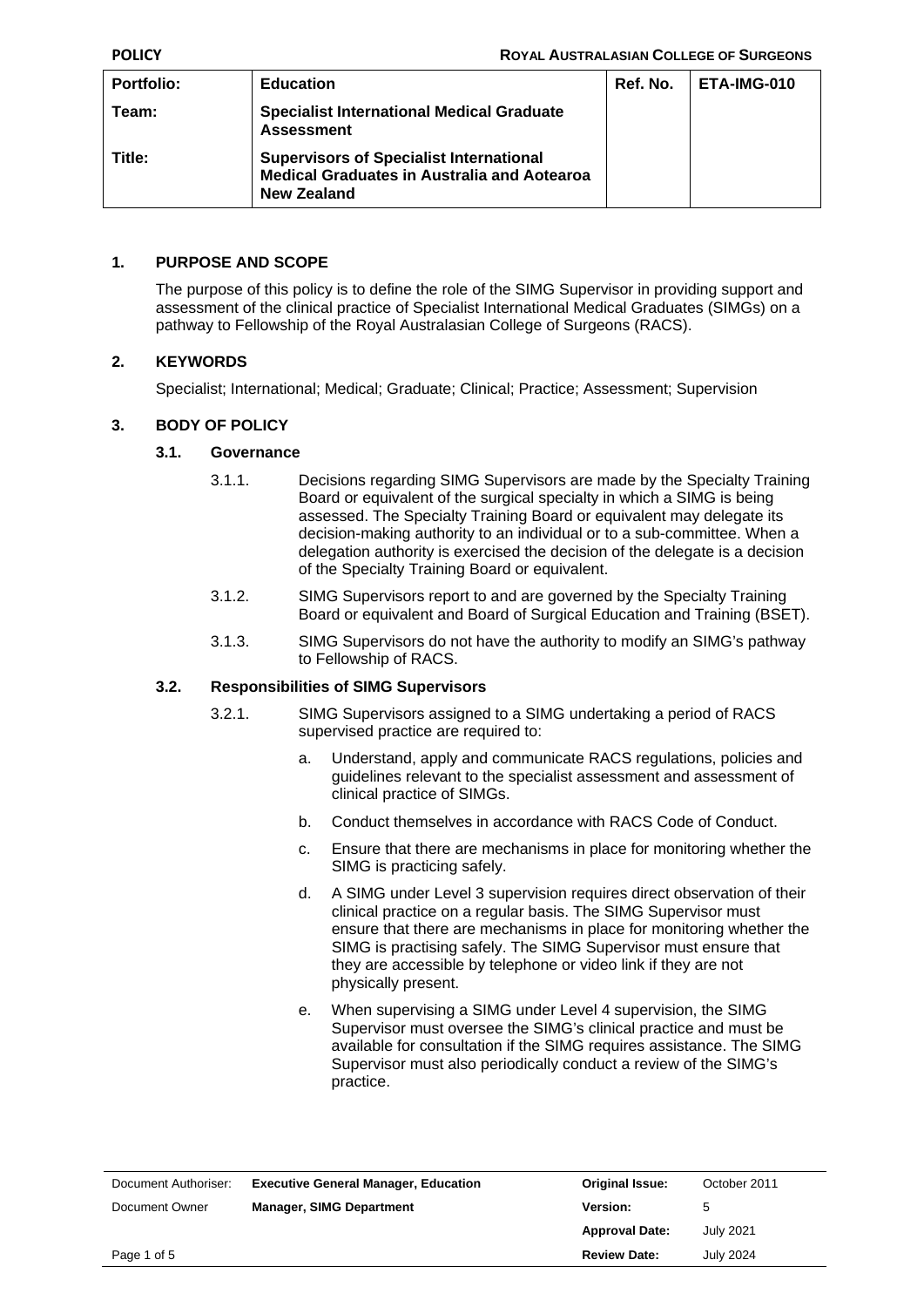| <b>Portfolio:</b> | <b>Education</b>                                                                                                    | Ref. No. | ETA-IMG-010 |
|-------------------|---------------------------------------------------------------------------------------------------------------------|----------|-------------|
| Team:             | <b>Specialist International Medical Graduate</b><br><b>Assessment</b>                                               |          |             |
| Title:            | <b>Supervisors of Specialist International</b><br><b>Medical Graduates in Australia and Aotearoa</b><br>New Zealand |          |             |

- f. Verify that the SIMG is practicing in accordance with specifications depicted in the RACS SIMG Post Description Form approved by the relevant Specialty Training Board or equivalent.
- g. Monitor the SIMG's clinical experience and outcomes and regularly review the operative logbook summary.
- h. Conduct performance assessment meetings and provide constructive feedback.
- i. Complete periodic assessment reports as required by RACS. SIMG Supervisors are expected to liaise with other members of the hospital unit to ascertain the SIMG's performance across all RACS competencies.
- j. Undertake Direct Observation of Procedural Skills (DOPS) and Mini Clinical Examinations (Mini-CEX) assessments as required by RACS.
- k. Deliver feedback obtained using multi-source feedback.
- l. Address any problems that are identified.
- m. Notify RACS immediately if the SIMG is not complying with conditions imposed or undertakings accepted by RACS or, is in breach of any requirements expected under clinical assessment.
- n. Notify RACS immediately of the lodgement of any complaints about the SIMG's conduct, whether the complaint is made to RACS, the hospital or a regulator.
- o. Identify, document and advise the SIMG and the Specialty Training Board or equivalent via the SIMG Department of any unsatisfactory or marginal performance at the earliest possible opportunity.
- p. Notify RACS immediately of any changes in circumstances that may have an impact on the assessment of an SIMG's clinical practice.
- q. Ensure approval from RACS has been obtained for any proposed changes to supervision arrangements or requirements before they are implemented.
- r. Inform, if requested, hospital management and operating theatre management about the credentialing status of SIMGs under clinical assessment by supervision, and their capacity to open operating theatres without direct supervision.
- s. Inform RACS if they are no longer able or willing to provide supervision.
- t. Ensure the SIMG has completed mandatory eLearning requirements and attended the SIMG Induction Workshop as specified in the Specialist Assessment of Specialist International Medical Graduates in Australia regulation [ETA-IMG-006].

| Document Authoriser: | <b>Executive General Manager, Education</b> | <b>Original Issue:</b> | October 2011     |
|----------------------|---------------------------------------------|------------------------|------------------|
| Document Owner       | <b>Manager, SIMG Department</b>             | <b>Version:</b>        | 5                |
|                      |                                             | <b>Approval Date:</b>  | July 2021        |
| Page 2 of 5          |                                             | <b>Review Date:</b>    | <b>July 2024</b> |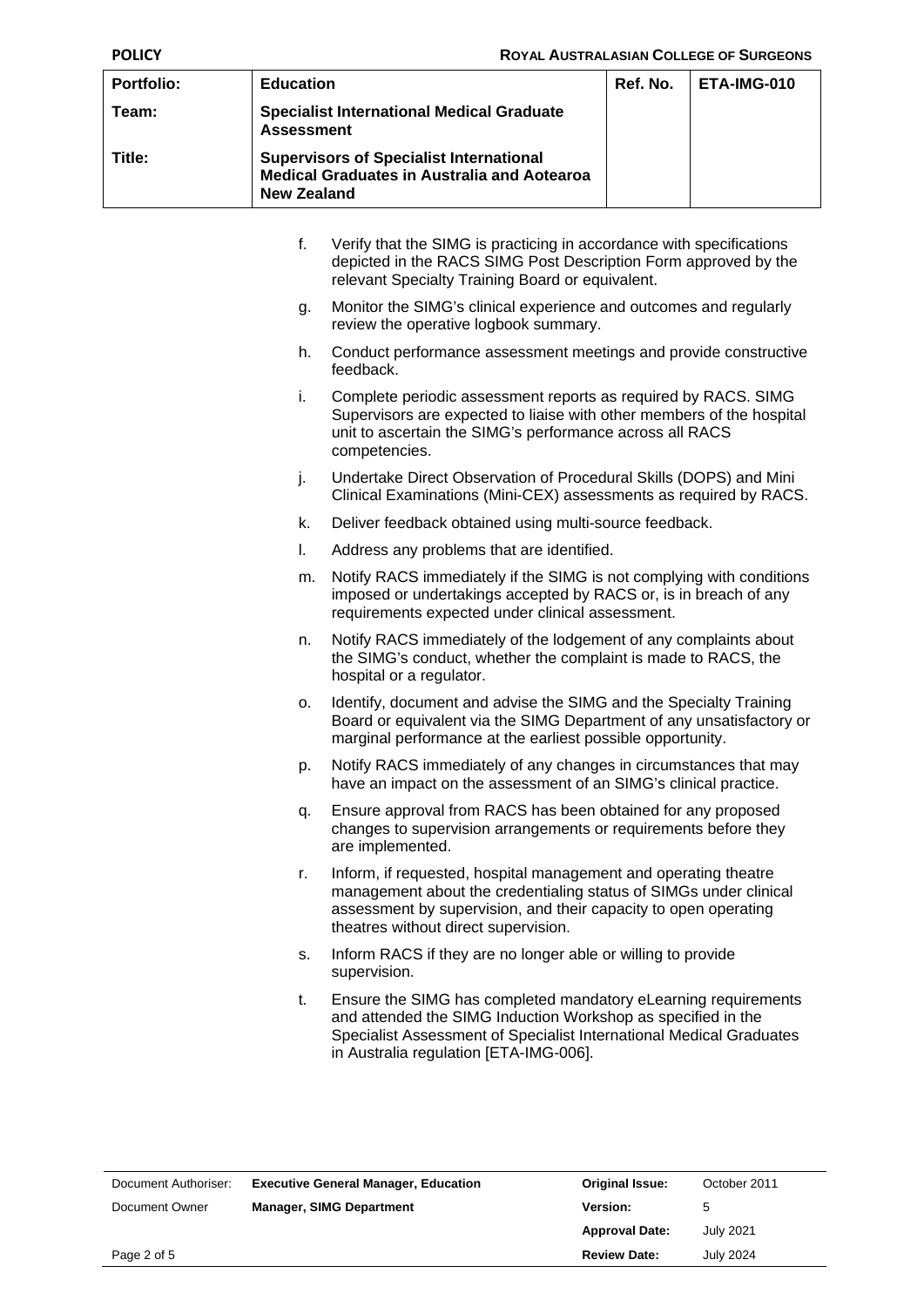| <b>Portfolio:</b> | <b>Education</b>                                                                                                           | Ref. No. | ETA-IMG-010 |
|-------------------|----------------------------------------------------------------------------------------------------------------------------|----------|-------------|
| Team:             | <b>Specialist International Medical Graduate</b><br><b>Assessment</b>                                                      |          |             |
| Title:            | <b>Supervisors of Specialist International</b><br><b>Medical Graduates in Australia and Aotearoa</b><br><b>New Zealand</b> |          |             |

### **3.3. Eligibility for Appointment as a SIMG Supervisor**

- 3.3.1. SIMG Supervisors should not hold an administrative or management position with the SIMG's employing hospital unless no other arrangement is practicable.
- 3.3.2. SIMG Supervisors must not report to the SIMG in that hospital.
- 3.3.3. SIMG Supervisors should not derive a financial benefit from the practice of the SIMG.
- 3.3.4. SIMG Supervisors must be Fellows of RACS within the relevant surgical specialty. They must be compliant with RACS Continuing Professional Development (CPD) program and must comply with all requirements of the Medical Board of Australia (MBA) or Medical Council of New Zealand (MCNZ). Variation from this is only permitted in exceptional circumstances and is at the discretion of the Specialty Training Board or equivalent. The relevant Specialty Training Board or equivalent and BSET should record such variations.
- 3.3.5. SIMG Supervisors must declare any conflict of interest. Conflicts of interest can take many forms, including personal and pecuniary conflicts. SIMG Supervisors are advised to seek advice from the Clinical Director, SIMG Assessment & Support at the earliest opportunity if there is doubt about the existence of conflicts of interest.
- 3.3.6. SIMG Supervisors should have demonstrated experience with appropriate clinical, administrative and teaching skills.
- 3.3.7. SIMG Supervisors conducting Level 3 supervision must hold an appointment at the hospital (or within the hospital network) which is hosting the SIMG.
- 3.3.8. SIMG Supervisors must not be a relative or a domestic partner of the SIMG.
- 3.3.9. SIMG Supervisors must have held Fellowship of RACS for 3 years.

#### **3.4. Appointment of SIMG Supervisors**

- 3.4.1. SIMG Supervisors are nominated in accordance with this policy by the SIMG for a clinical post and submitted to RACS for approval, once a specialist assessment pathway has been accepted by the SIMG.
- 3.4.2. SIMG Supervisors must be aware of the requirements of RACS regulations, policies and guidelines on supervision prior to signing the RACS SIMG Post Description Form.
- 3.4.3. On the advice of the relevant Specialty Training Board or equivalent the SIMG Supervisors will be advised of their appointment.
- 3.4.4. Where the SIMG Supervisors nominated by a SIMG are not approved, the Specialty Training Board or equivalent may nominate appropriate SIMG Supervisors. The Specialty Training Board or equivalent has the discretion to nominate off-site SIMG Supervisors and additional assessment tasks.

| Document Authoriser: | <b>Executive General Manager, Education</b> | <b>Original Issue:</b> | October 2011     |
|----------------------|---------------------------------------------|------------------------|------------------|
| Document Owner       | <b>Manager, SIMG Department</b>             | <b>Version:</b>        | 5                |
|                      |                                             | <b>Approval Date:</b>  | <b>July 2021</b> |
| Page 3 of 5          |                                             | <b>Review Date:</b>    | <b>July 2024</b> |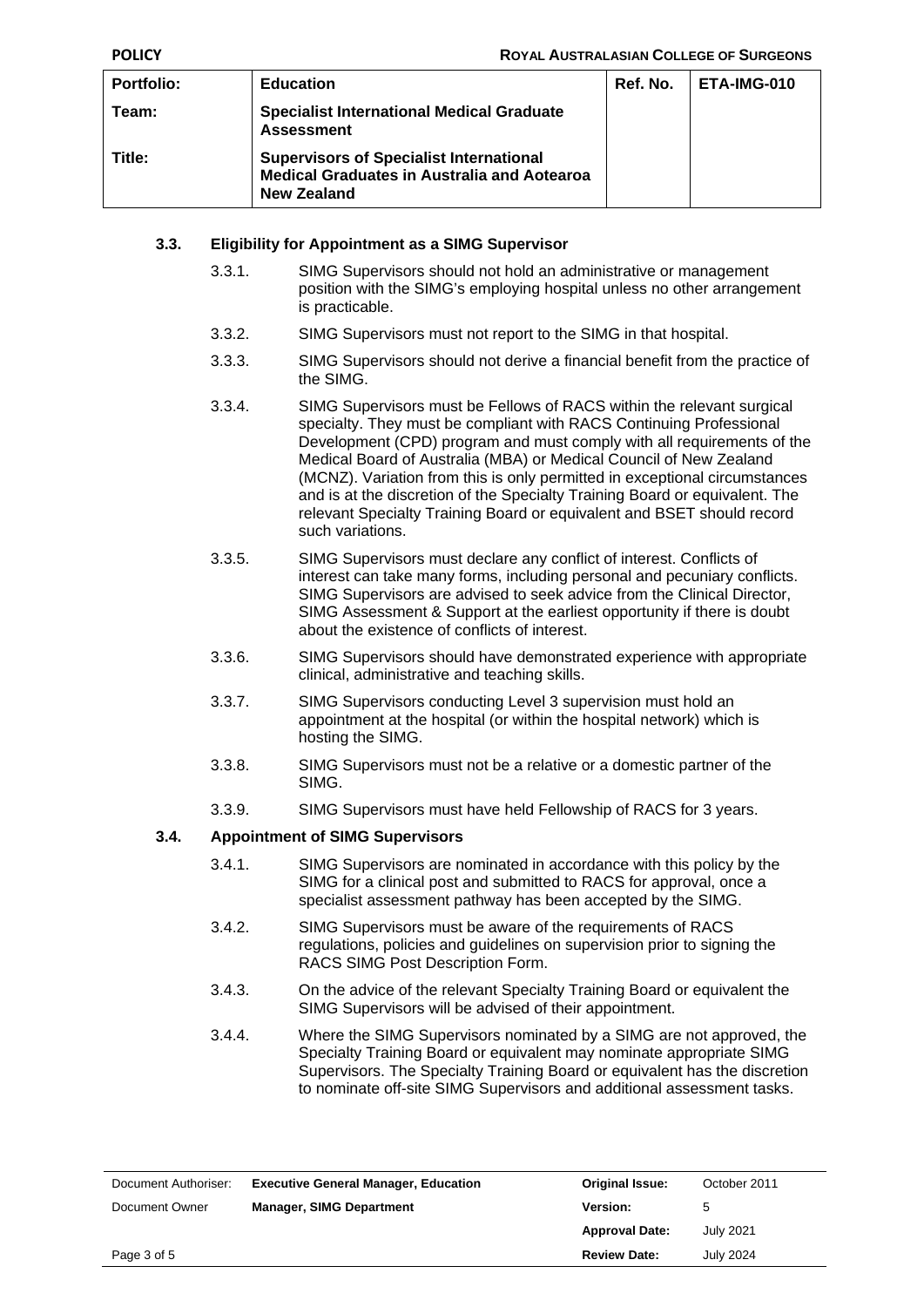| <b>Portfolio:</b> | <b>Education</b>                                                                                                    | Ref. No. | ETA-IMG-010 |
|-------------------|---------------------------------------------------------------------------------------------------------------------|----------|-------------|
| Team:             | <b>Specialist International Medical Graduate</b><br><b>Assessment</b>                                               |          |             |
| Title:            | <b>Supervisors of Specialist International</b><br><b>Medical Graduates in Australia and Aotearoa</b><br>New Zealand |          |             |

3.4.5. The appointment of a SIMG Supervisor may be reviewed at any time during the assessment period, either on the initiative of the Specialty Training Board or equivalent or at the request of the SIMG. Recommendations to remove or change an SIMG Supervisor are made by the Specialty Training Board or equivalent for confirmation by the Deputy Chair, BSET. Reasons for removing or changing an SIMG Supervisor may include, but are not limited to, a conflict of interest on the part of the SIMG Supervisor and a need to increase the exposure of the SIMG to working with other consultants.

# **3.5. Training and Continuing Education**

- 3.5.1. SIMG Supervisors must complete the following mandatory advanced training within six months of appointment:
	- a. The Foundation Skills for Surgical Educators (FSSE) course or approved comparable training (training in adult education principles) and;
	- b. The Operating With Respect (OWR) eLearning module (training in recognising, managing and preventing discrimination, bullying and sexual harassment) and;
	- c. The Operating With Respect (OWR) face to face course (training in recognising, managing and preventing discrimination, bullying and sexual harassment) and;
	- d. Any other training specified by the Specialty Training Board or equivalent.
- 3.5.2. SIMG Supervisors must complete the SIMG Supervisor Induction Program within six months of appointment.
- 3.5.3. SIMG Supervisors are recommended to become members of the Academy of Surgical Educators (ASE) to assist acquiring ongoing development as an educator.

# **3.6. Payment and Reimbursement**

- 3.6.1. SIMG Supervisors are entitled to claim the Professional Services fee as approved by Council for each three-monthly term they have assessed an SIMG.
- 3.6.2. Other expenses incurred by SIMG Supervisors are reimbursed in accordance with RACS Travel and Accommodation regulations.

# **3.7. RACS Recognition of Contribution to RACS Activities**

SIMG Supervisors may have the opportunity to gain Continuing Professional Development (CPD) points for participation in clinical assessment activities.

# **4. ASSOCIATED DOCUMENTS**

# **Regulations**

Specialist Assessment of Specialist International Medical Graduates in Australia

Assessment of the Clinical Practice of IMG's in Australia and Aotearoa New Zealand

| Document Authoriser: | <b>Executive General Manager, Education</b> | <b>Original Issue:</b> | October 2011     |
|----------------------|---------------------------------------------|------------------------|------------------|
| Document Owner       | <b>Manager, SIMG Department</b>             | Version:               | 5                |
|                      |                                             | <b>Approval Date:</b>  | <b>July 2021</b> |
| Page 4 of 5          |                                             | <b>Review Date:</b>    | July 2024        |